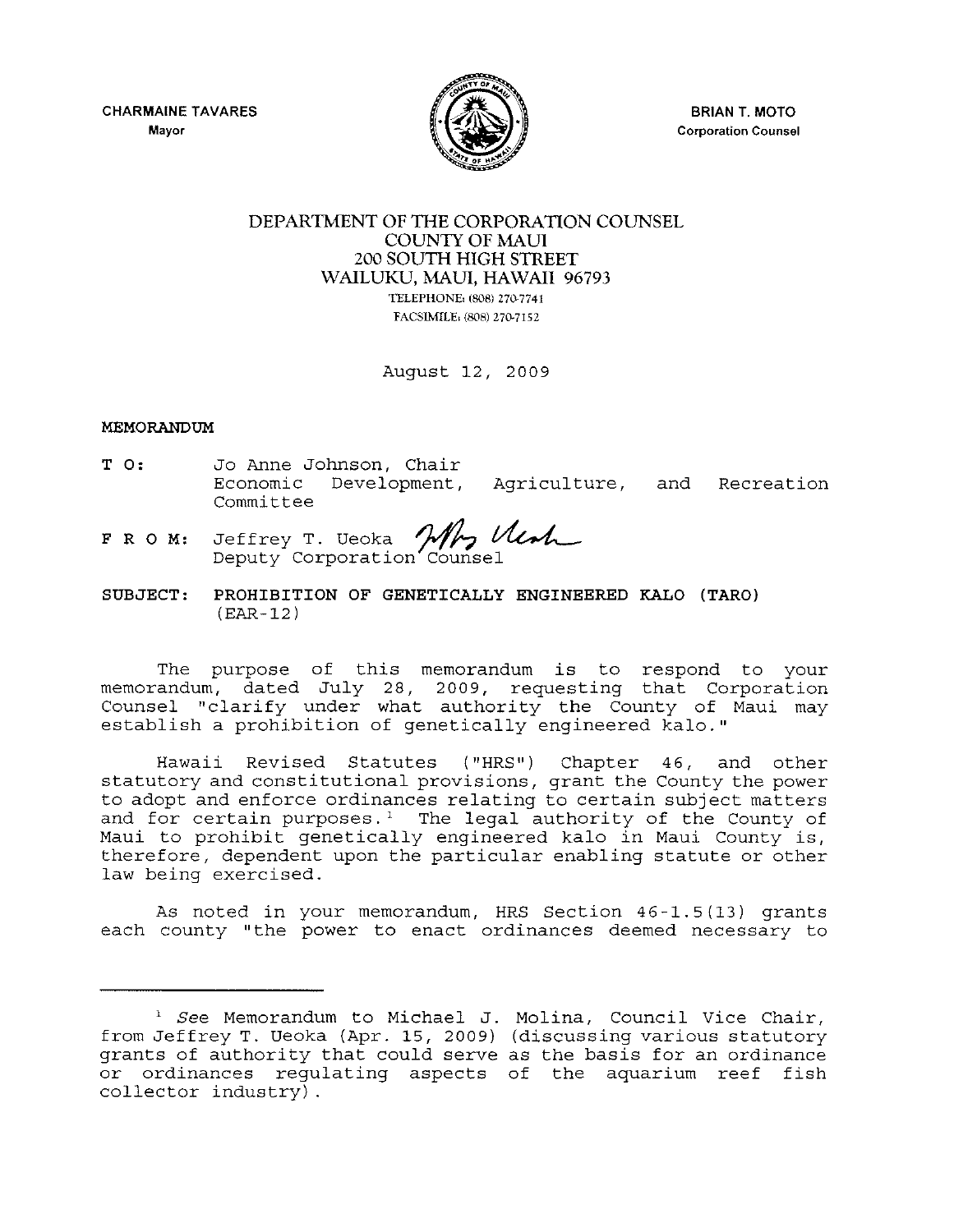MEMO TO: Jo Anne Johnson, Chair Economic Development, Agriculture, and Recreation Committee DATE: August 12, 2009 Page 2

protect health, life, and property, and to preserve the order and security of the county and its inhabitants on any Subject or matter not inconsistent with, or tending to defeat, the intent of any state statute where the statute does not disclose an express or implied intent that the statute shall be exclusive or uniform throughout the state".

At present, no state statutes prohibit counties from adopting ordinances banning or restricting activities relating to genetically engineered taro (kalo). House Bill No. 1226, H.D. 1, introduced in the 2009 Regular Session of the State Legislature, included provisions that would have prohibited state administrative regulatory actions, and preempted county regulatory actions, banning or restricting the genetic modification of plant organisms. However, House Bill No. 1226, H.D. 1, was not enacted into law.<sup>2</sup>

Three federal agencies regulate genetically modified organisms ("GMOs"): the Environmental Protection Agency ("EPA"), the United States Department of Agriculture ("USDA"), and the Food and Drug Administration ("FDA"). Pursuant to the Plant Protection Act, 7 U.S.C. § 7701, the USDA's Animal and Plant Health Inspection Service ("APHIS") regulates, through the issuance of permits, the field testing, interstate movement, and importation of GMOs.<sup>3</sup> The Plant Protection Act generally preempts states and municipalities from regulating the movement of GMOs in foreign or interstate commerce, but does not prohibit states or municipalities from imposing restrictions on GMOs not in such commerce.<sup>4</sup>

4 7 U.S.C. § 7756.

<sup>2</sup> Senate Bill No. 709, S.D. 2, H.D. 1, and House Bill No. 1663, H.D. 1, S.D. 2, proposed bans on the development, testing, propagation, release, importation, planting, and growing of genetically engineered taro (kalo) in the State of Hawaii. Neither bill was enacted.

*<sup>3</sup> See* U.S. Department of Agriculture, Animal and Plant Health Inspection Service, BRS Factsheet (Feb. 2006). To our knowledge, no one is engaged in the development or propagation of genetically engineered taro (kalo) in Maui County, nor has any individual applied for or been issued an APHIS permit to develop or propagate genetically engineered taro (kalo) in Maui County. We do not opine as to the application of the subject bill to such a permittee (should one ever arise), given the hypothetical nature of the issue at this time.